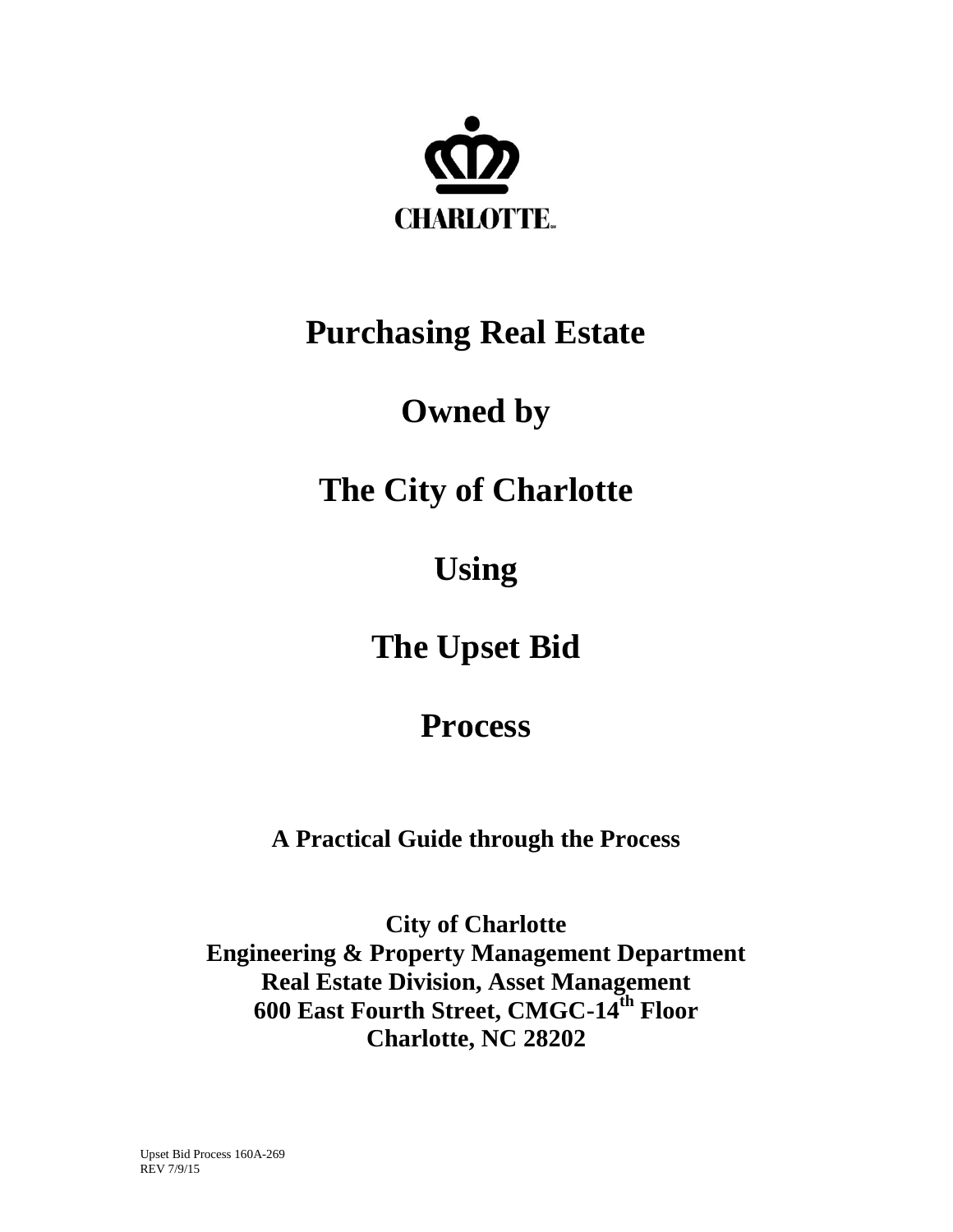## **INTRODUCTION**

State law and city ordinances control the sale of real estate by municipalities. This guide is intended to set out the step-by-step process to the layperson, attempting to minimize confusion. This is a *guide*, not a law book.

There are several ways by which the City of Charlotte disposes of surplus real estate. Most sales take place through the upset bid process (N.C.G.S. §§160A-269 et al) and that is the process described in this manual.

**Surplus Property:** In order for City-owned real property to be declared surplus, local governmental and quasi-governmental units will be polled to determine whether any of them has a current or future need for it. The Planning Department will be asked to review the property and make a recommendation as to its disposition. Upon the conclusion of this process, the property may then be marketed through the City's website at [cityproperties.charlottenc.gov](http://charmeck.org/city/charlotte/epm/CityProperties/Pages/default.aspx) and sold as surplus.

**Fair Price:** State law and City policy require that the City receive a fair price (market value) for the property. The market value of the property will be determined by appraisal or other appropriate method of valuation.

## **OVERVIEW OF THE UPSET BID PROCESS**

NOTE: The upset bid process applies to the sale of City property that is valued at more than \$10,000. For more information on how to purchase City property valued at less than \$10,000, please contact Real Estate Division staff at (704) 353-0406.

The upset bid process begins when the City receives an offer to purchase City property which it proposes to accept. The offer could be unsolicited or solicited by either City staff or an outside broker working on the City's behalf.

Once the City Council proposes to accept an offer to purchase, a notice generally describing the details of that offer will be published one (1) time in either *The Mecklenburg Times* or the *Charlotte Observer* (the "Notice of Offer"). The notice will explain that, for a period of ten (10) days following publication of the notice, anyone who wishes to do so may submit an offer to upset the original offer. If a qualifying upset bid offer is received by the City during the ten (10) day period, it then becomes the current offer and the process of publishing that offer and inviting upset bids begins again. This process would continue until a ten (10) day period passes with no qualifying upset bid offers received by the City. At that time, the last highest qualifying offer would be taken before City Council for a decision on the sale of the property based on the offer.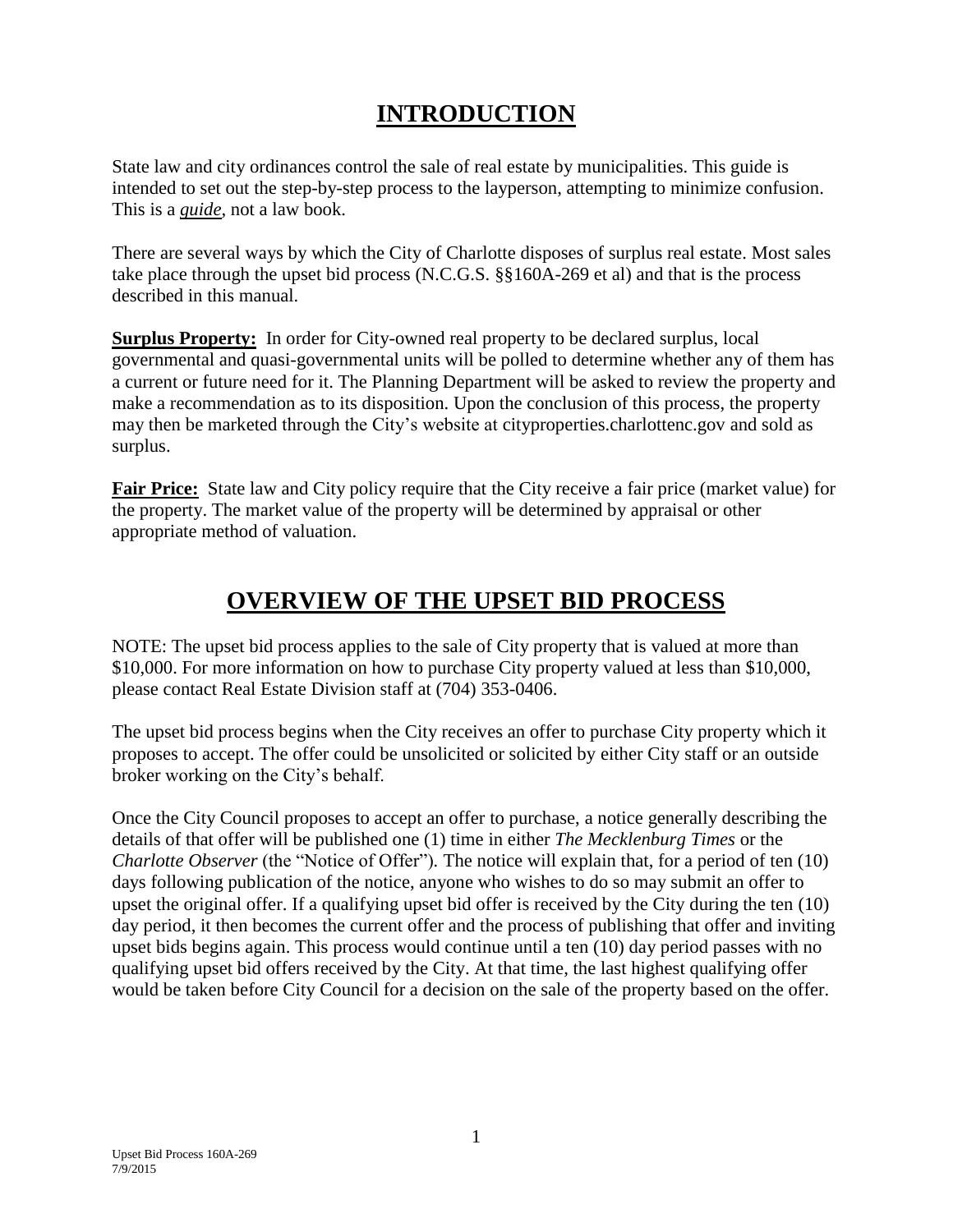### **OFFERS**

**Initial Offer:** The initial offer must be submitted to the City on the Offer Form provided by the City below (see page 5 below). Offers may be rejected for any reason. The initial offer to purchase must be accompanied by a deposit in the amount of five percent (5%) of the proposed purchase price. A deposit must be in the form of a certified check drawn on a bank or trust company authorized to do business in the State of North Carolina or a bank insured by the Federal Deposit Insurance Corporation. The certified check shall be made payable to the City of Charlotte. In order for an initial offer to be considered a qualifying offer by the City, a completed, signed Contract of Purchase and Sale Form must accompany the Offer Form and the certified check (see [cityproperties.charlottenc.gov](http://charmeck.org/city/charlotte/epm/CityProperties/Pages/default.aspx) for a template Contract of Purchase and Sale Form). The offer must be addressed to: City of Charlotte, Engineering & Property Management Department, Attention: Real Estate Division Manager, 600 East Fourth Street, CMGC-14th Floor, Charlotte, NC 28202. Offers may be submitted by post mail, package delivery service, or in person to the  $14<sup>th</sup>$  floor customer service desk at the Charlotte-Mecklenburg Government Center.

**Upset Bids:** Any upset bid offer must be submitted to the City on the Offer Form provided by the City below (see page 5 below) and received by the City before the ten (10) day deadline specified in the Notice of Offer. Upset bid offers may be rejected if they show signs of omission, alteration of form, additions not called for, conditions, or any irregularities of any kind. Each upset bid offer must be submitted in a *SEALED ENVELOPE.* The **outside** of the envelope must have the words "Sealed Bid" and the address or Tax Parcel ID Number of the subject property printed on it. Each upset bid offer must be accompanied by a deposit, the amount of which is stated in the published notice, and is calculated by the formula in the example on the following page (the "Bid Deposit"). A Bid Deposit must be in the form of a certified check drawn on a bank or trust company authorized to do business in the State of North Carolina or a bank insured by the Federal Deposit Insurance Corporation. The certified check shall be made payable to the City of Charlotte. In order for an upset bid to be considered a qualifying offer by the City, a completed, signed Contract of Purchase and Sale Form must accompany the Offer Form and the certified check (see [cityproperties.charlottenc.gov](http://charmeck.org/city/charlotte/epm/CityProperties/Pages/default.aspx) for a template Contract of Purchase and Sale Form). The offer must be addressed to: City of Charlotte, Engineering & Property Management Department, Attention: Real Estate Division Manager, 600 East Fourth Street, CMGC-14th Floor, Charlotte, NC 28202. Offers may be submitted by post mail, package delivery service, or in person to the 14<sup>th</sup> floor customer service desk at the Charlotte-Mecklenburg Government Center.

#### **THE BID WILL BE REJECTED AS NON-QUALIFYING IF IT DOES NOT CONTAIN THESE THREE ITEMS DESCRIBED ABOVE AND LISTED BELOW:**

 $\Box$  Offer Form (see page 5 below)

□ Contract of Purchase and Sale

□ Bid Deposit

A qualifying upset bid offer will raise the amount of the published offer by not less than ten percent (10%) of the first one thousand dollars (\$1,000.00), which is one hundred dollars (\$100.00), plus five percent (5%) of the remainder. The upset bid deposit must be no less than five percent (5%) of the bid offer.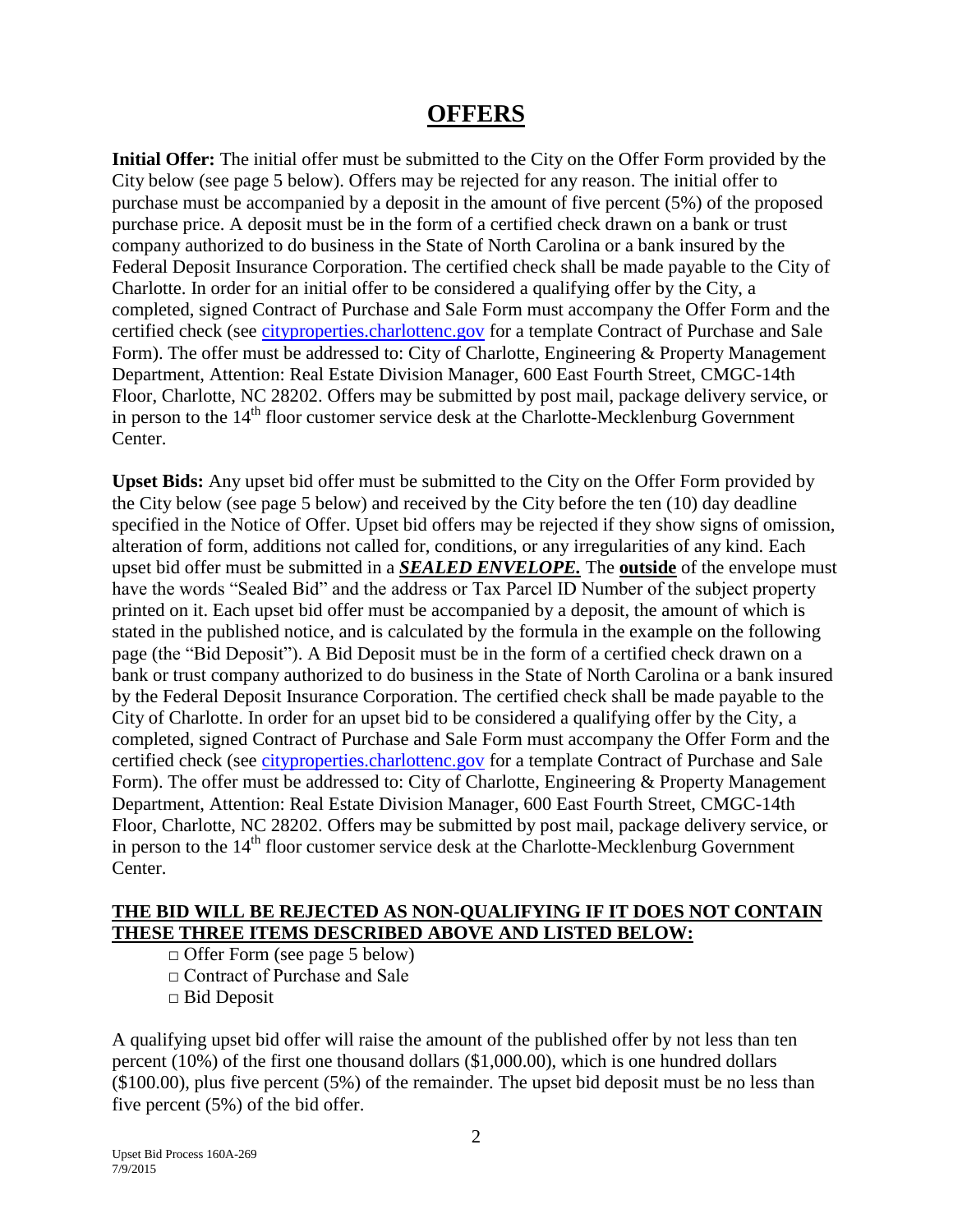EXAMPLE: If the published offer for the property is \$80,000.00, anyone desiring to upset that offer would have to offer a MINIMUM of \$84,050.

Published Offer  $= $80,000$ 

Minimum Upset Bid Amount  $= $84,050$ 

- $\bullet$  10% of \$1,000 = \$100
- $\bullet$  5% of \$79,000 = \$3,950
- $\bullet$  \$80,000 + \$100 + \$3,950 = \$84,050

Minimum Upset Bid Deposit  $= $4,202.50$ 

 $\bullet$  5% of \$84,050 = \$4,202.50

NOTE: Bidders are advised that building security may require any package to be opened for inspection prior to entering the Charlotte-Mecklenburg Government Center (CMGC). If upset bid offers are delivered in person, it is suggested that the bidder seal the package after entering the building. Bidders shall be responsible for ensuring that offers are sealed prior to submission and that the offer is delivered before the deadline and at the location specified in the advertisement.

All upset bid offers will be date and time stamped upon receipt and will be held until the conclusion of the ten (10) day upset bid period in which they were submitted. At that time, all offers will be unsealed and examined, and the highest qualifying upset bid offer will become the new offer to purchase. Should identical high bid offers be submitted, the bid offer first received is the new offer to purchase. A new Notice of Offer shall be published, advertising the terms and amount of the increased bid, and starting the running of another ten (10) day upset bid period.

This procedure shall be repeated until a ten (10) day period passes during which no further qualifying upset bid offers are received. Charlotte City Council shall consider approval of the sale of the property within sixty (60) days after conclusion of the upset bid procedure.

The City of Charlotte will hold deposits received throughout the upset process for the duration of the ten (10) day upset bid period in which it was submitted. Deposits from unsuccessful bidders will be returned, upon request, at the end of any ten (10) day bid period during which they were submitted, if the bidder does not wish to make any further upset bid offers for that property.

No interest shall be paid on any deposits in the City of Charlotte's possession.

#### THE SALE OF CITY PROPERTY IS ON AN "AS IS, WHERE IS" BASIS AND WITH ALL FAULTS, INCLUDING ENVIRONMENTAL CONDITIONS, IF ANY.

#### THE COUNCIL MAY, AT ANY TIME, REJECT ANY OR ALL OFFERS (N.C.G.S. §160A-269)

#### ALL TRANSFERS WILL BE BY SPECIAL WARRANTY DEED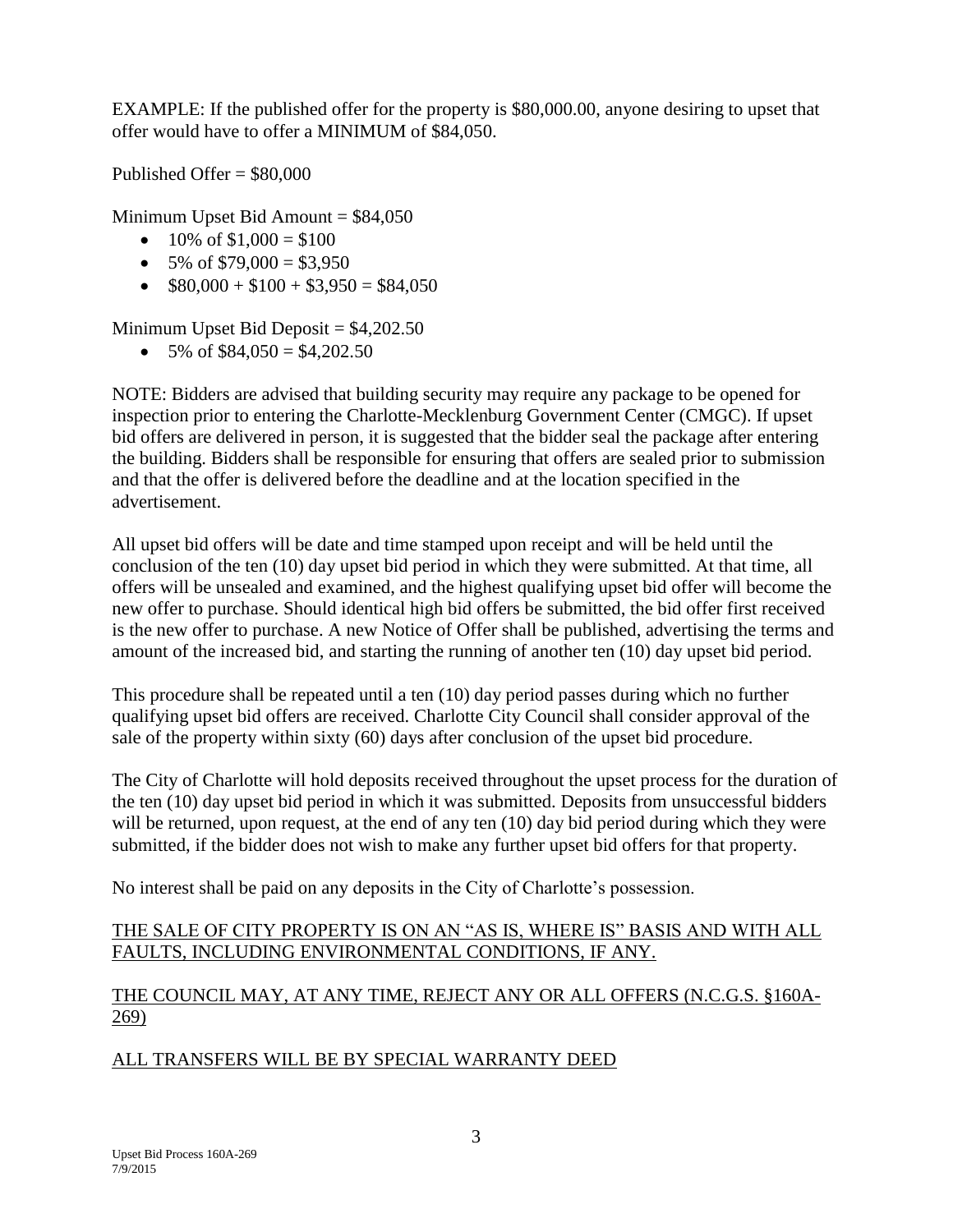At, or in preparation for, closing, the City will be responsible for:

Notifying Buyer of approval by City Council, Providing legal description and deed preparation, and Providing any other available information.

The Buyer is responsible for:

Due Diligence, Title search (if desired), Any and all real property taxes owed for the year of the purchase, if any, and Payment of the purchase price to City of Charlotte by certified funds at closing.

See the enclosed:

Offer Form

For further information, contact:

City of Charlotte Engineering & Property Management Department Real Estate Division, Asset Management 600 East Fourth Street, CMGC – 14th Floor Charlotte, NC 28202 (704) 353-0406